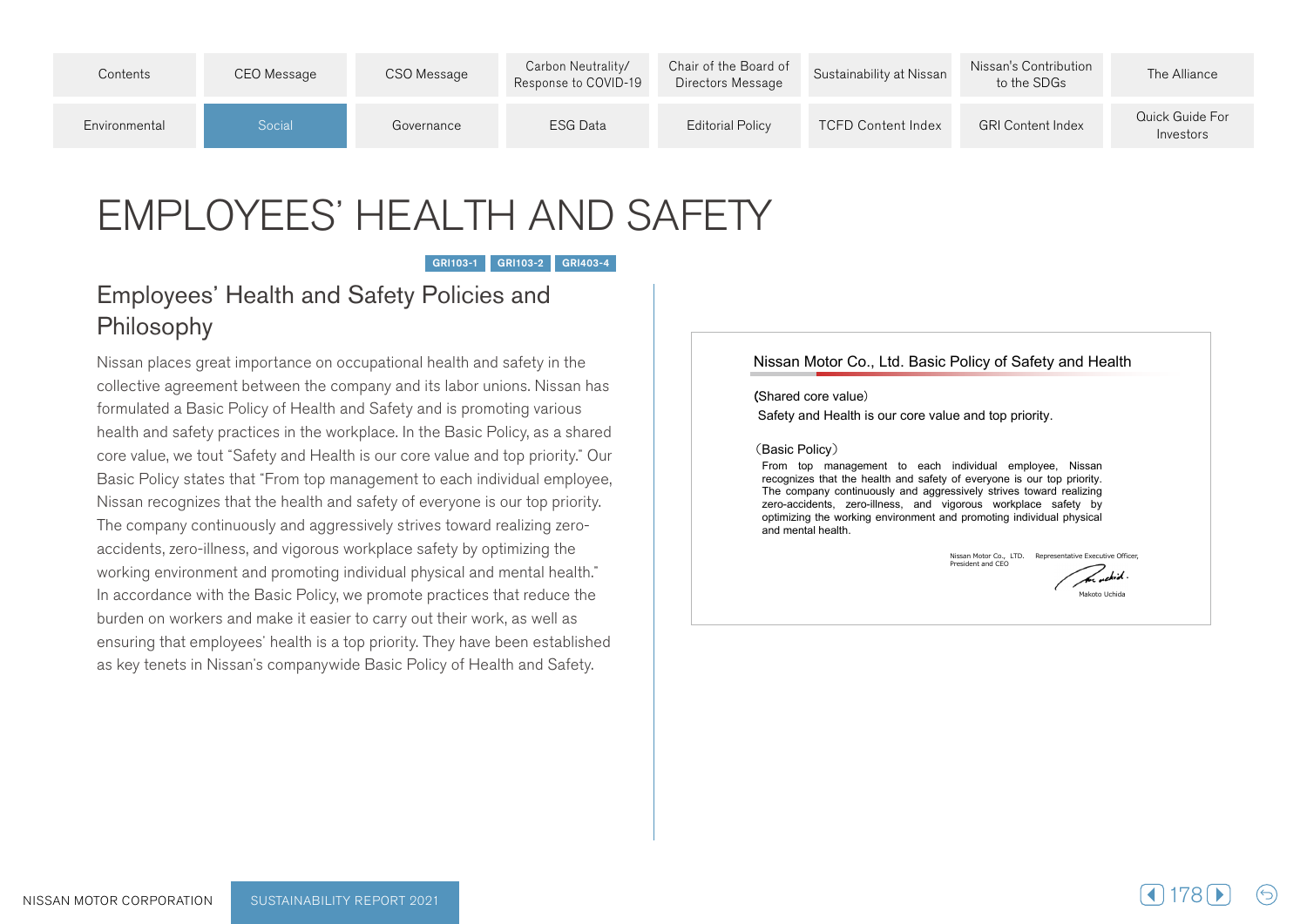| Contents      | CEO Message | CSO Message | Carbon Neutrality/<br>Response to COVID-19 | Chair of the Board of<br>Directors Message | Sustainability at Nissan  | Nissan's Contribution<br>to the SDGs | The Alliance                 |
|---------------|-------------|-------------|--------------------------------------------|--------------------------------------------|---------------------------|--------------------------------------|------------------------------|
| Environmental | Social      | Governance  | ESG Data                                   | <b>Editorial Policy</b>                    | <b>TCFD Content Index</b> | <b>GRI Content Index</b>             | Quick Guide For<br>Investors |

#### GRI103-1 GRI103-2 GRI103-3 GRI403-1 GRI403-2 GRI403-3 GRI403-4 GRI403-6

# Employees' Health and Safety Management

The work environment relating to employee safety and health is managed uniformly according to a Basic Policy of Safety and Health at all Nissan sites, both in Japan and globally.

In Japan, we hold a Central Safety and Health Committee meeting each year chaired by the executive in charge of human resources and attended by management and labor union representatives from Nissan facilities. Activities over the past vear are reviewed in such areas as workplace safety, fire prevention, mental health, health management and traffic safety, and then plans are laid out for the following year. The Safety and Health Committee at each facility meets each month, and these meetings are attended by labor union representatives. A safety and health officer and a traffic safety officer are assigned at each workplace to ensure the effectiveness of day-to-day safety activities.

Globally, each facility applies the PDCA (plan, do, check, act) cycle. A teleconference is held twice a year linking all Nissan facilities worldwide to share information and discuss key issues. Regional managers for employee safety and health also meet every other year for a Global Safety Meeting.\*1 In the event of an accident, its details and responses are swiftly shared with facilities around the globe in an effort to prevent the recurrence of similar .accidents

Nissan has set global medium-term goals for health and safety and is managing their progress. We are aiming for zero fatalities and are currently adjusting our fiscal 2022 target for the accident frequency rate based on a new calculation method. In the near term, we have set a goal for this fiscal year to achieve lower frequency than in the previous year. Many facilities both in Japan and globally have introduced the OHSAS 18001<sup>\*2</sup> occupational health and safety management system while at the same time, compliance with the new standard ISO 45001 $*3$  is also progressing at these facilities. These efforts create a strong structure for ensuring the implementation of employee safety and health activities.

\*1 In FY 2020, the group meeting was suspended to prevent the spread of COVID-19 infection. \*2 OHSAS 18001: An internationally recognized standard for occupational safety and health management systems. Certification can be obtained from a third-party accrediting body. \*3 ISO 45001: Another internationally recognized standard for occupational safety and health management systems that replaces OHSAS 18001.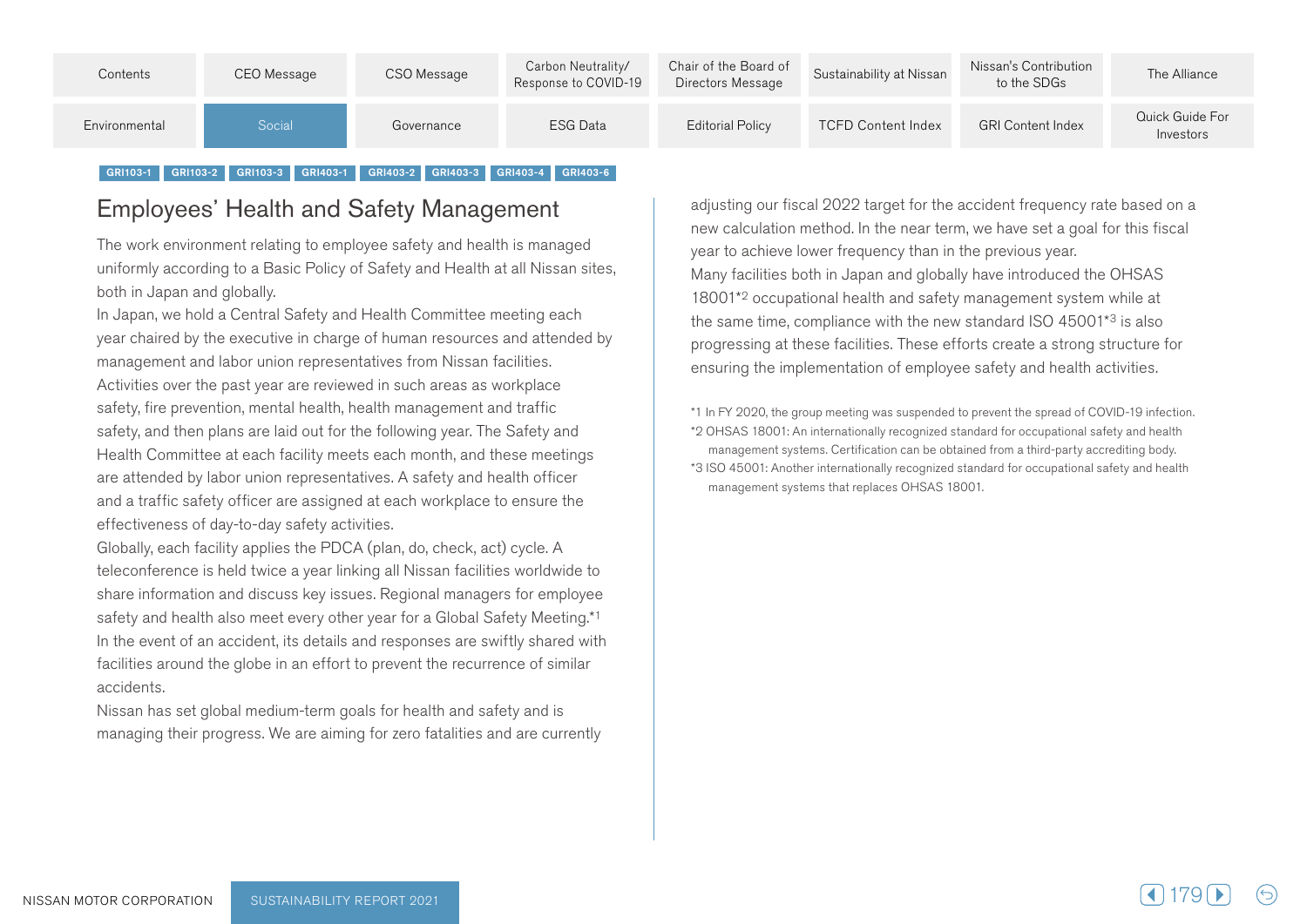| Contents      | CEO Message | CSO Message | Carbon Neutrality/<br>Response to COVID-19 | Chair of the Board of<br>Directors Message | Sustainability at Nissan  | Nissan's Contribution<br>to the SDGs | The Alliance                 |
|---------------|-------------|-------------|--------------------------------------------|--------------------------------------------|---------------------------|--------------------------------------|------------------------------|
| Environmental | Social      | Governance  | ESG Data                                   | <b>Editorial Policy</b>                    | <b>TCFD Content Index</b> | <b>GRI Content Index</b>             | Quick Guide For<br>Investors |

#### GRI103-3 GRI403-2 GRI403-3 GRI403-5 GRI403-6 GRI403-7 GRI403-9

# **Employees' Health and Safety Achievements Employee Safety Initiatives**

## Global Standardization of Occupational Safety Standards

It is essential to create a workplace that takes into consideration the health and safety of each individual in order for employees to reach their full .potential

Nissan has introduced its own safety and fire risk management diagnostic method to proactively identify potential occupational accident risks in the workplace environment and take measures to address them to improve the work environment for employees. Since 2010, we have been globally standardizing metrics related to occupational safety, which used to vary among our global sites, and are monitoring the status of workplaces around the world every quarter.

## **Creating Safe Workplaces**

Nissan employs its own safety management diagnostic methods, as well as a risk-assessment approach to workplace management, to help reduce hazards in the work environment and prevent accidents. Two tools developed internally by Nissan to identify the risks of work accidents are the Safety Prevention Evaluation System (F-PES). They call for workplace patrols Evaluation System (SES) and to identify the risks of fire accidents the Firein accordance with established evaluation standards to identify potential dangers and fire risks to help reduce incidents. The use of these tools has been effective in achieving these aims.

Global initiatives to avoid accidents and create a safe workplace include

inviting employees from Nissan facilities around the world to undergo training on workplace safety.\*1 Responsible managers and leaders also received training in SES and F-PES in preparation for the implementation of these programs at all Nissan facilities worldwide, a process that began in fiscal 2014 and was completed in fiscal 2015.

Since 2011 we have been systematically carrying out Kiken Yochi Training  $(KYT$ -literally "risk-prediction training" -at plants in Japan to raise awareness among individual workers of the risk of accidents and thereby help prevent their occurrence. This training instills an awareness of danger among workers, thus reducing the risk of their becoming involved in work accidents. Worker sensitivity is enhanced through repeated training on an ongoing basis.

We have established standards for reporting on work accidents or outbreaks of fire that occur in any of the production sites, and these standards are applied globally. If any serious work accidents such as fatalities, or outbreaks of fire that may have an impact globally occur, the person in charge where the accident or fire occurred must report without delay to Nissan Motor Co., Ltd. (NML). NML will dispatch information and measures as well as instructions to each company site, compiled based on the report. This helps prevent similar disasters or accidents.

There were no fatal accidents involving Nissan employees globally in fiscal 2020, as was the case in fiscal 2019. However, in fiscal 2011, 2012 and 2013 there was one fatality each year in South Africa, Spain and North America, respectively. In fiscal 2016, two fatal accidents occurred—one in North America and the other in India. We investigated these fatal accidents and have implemented strict countermeasures to prevent such accidents from happening again at any of our plants. We monitor accident frequency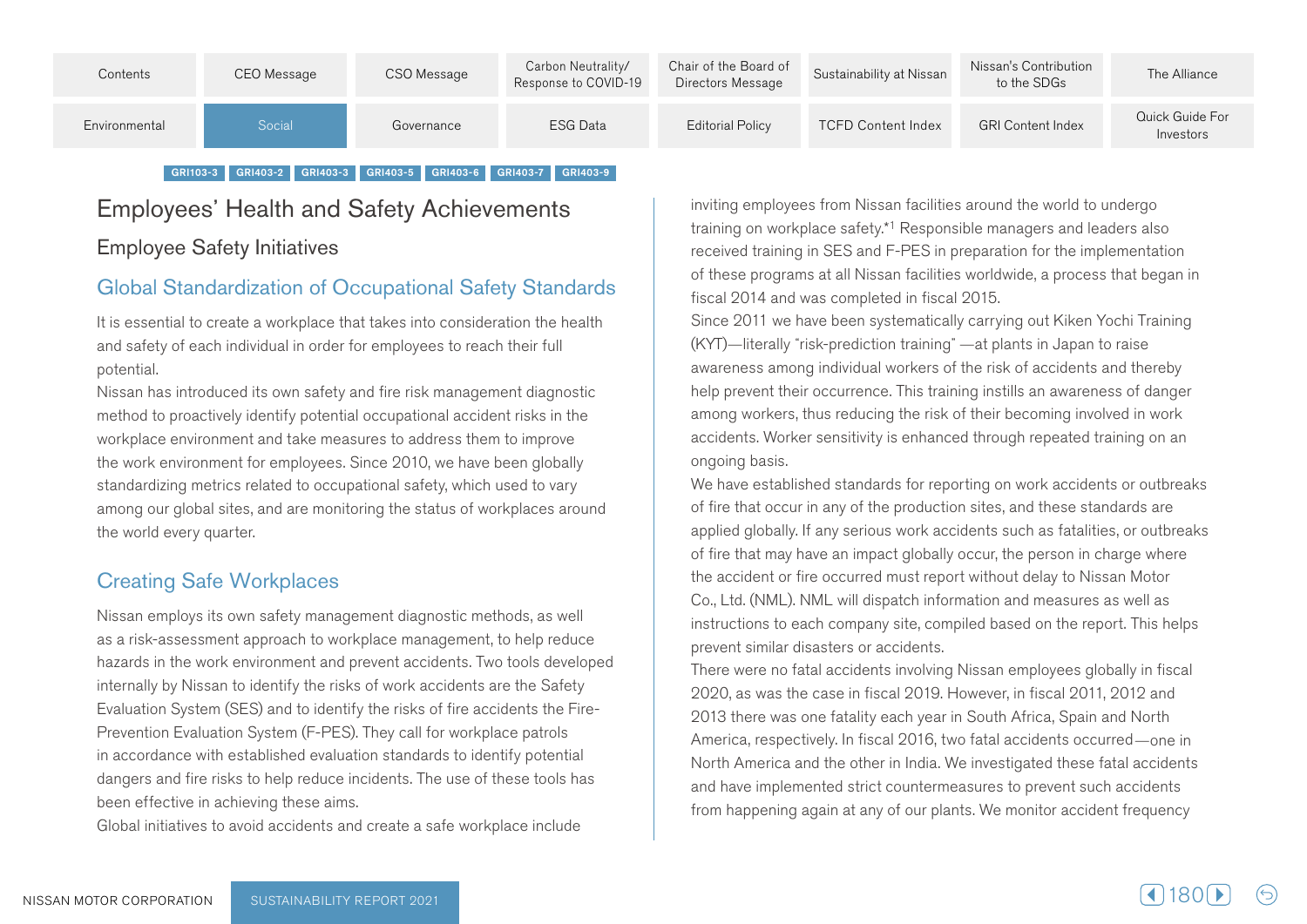| Contents      | CEO Message | CSO Message | Carbon Neutrality/<br>Response to COVID-19 | Chair of the Board of<br>Directors Message | Sustainability at Nissan  | Nissan's Contribution<br>to the SDGs | The Alliance                 |
|---------------|-------------|-------------|--------------------------------------------|--------------------------------------------|---------------------------|--------------------------------------|------------------------------|
| Environmental | Social      | Governance  | <b>ESG Data</b>                            | <b>Editorial Policy</b>                    | <b>TCFD Content Index</b> | <b>GRI Content Index</b>             | Quick Guide For<br>Investors |

rates,<sup>\*2</sup> and have confirmed rates are generally in line with the automobile industry average. As we are currently transitioning to a more comprehensive approach to frequency rate aggregation, this report contains only Japan's domestic rather than global rates.

\*1 In FY 2020, the practical training was suspended to prevent the spread of COVID-19 infection. \*2 Accident frequency rate: Total injury cases  $\div$  total working hours  $\times$  1 million

#### Accident Frequency Rate (Japan)



#### **Improved Production-Line Environment**

Nissan seeks to fulfill its mission of engaging in "human-friendly production" by continuously improving the workplace environment at its manufacturing facilities worldwide. At workplaces with high summer temperatures, for example, the physical burden on employees is heavy and there is the risk of suffering from heat stroke. We have installed internal cold-air ducts and ensured there are set breaks to drink water, particularly in locations with considerable workloads. Constant improvements are being made to allow employees to work in a comfortable environment.

#### Countermeasures against COVID-19

We have set global guidelines for COVID-19 countermeasures and all global sites are taking consistent countermeasures and promoting such countermeasures by sharing information about the situation of implementation at each site. Our COVID-19 countermeasures are designed and implemented under the basic idea of protecting employees and their families from infection, as well as implementing measures to prevent infection and its spread not only within the company but also in society.

First of all, we are promoting healthy diet, good sleep, and enough exercise for enhancing immunity to prevent infection. As for specific measures, we are promoting work from home, staggered work hours, providing masks, and undertaking other initiatives. As part of strict implementation of rules for commuting to work, employees check their health before leaving home to work, and if they are not feeling well, they must stay at home. When entering wearing are required. Masks are provided to employees at each site in Japan Nissan premises, a body temperature check, hand disinfection, and mask-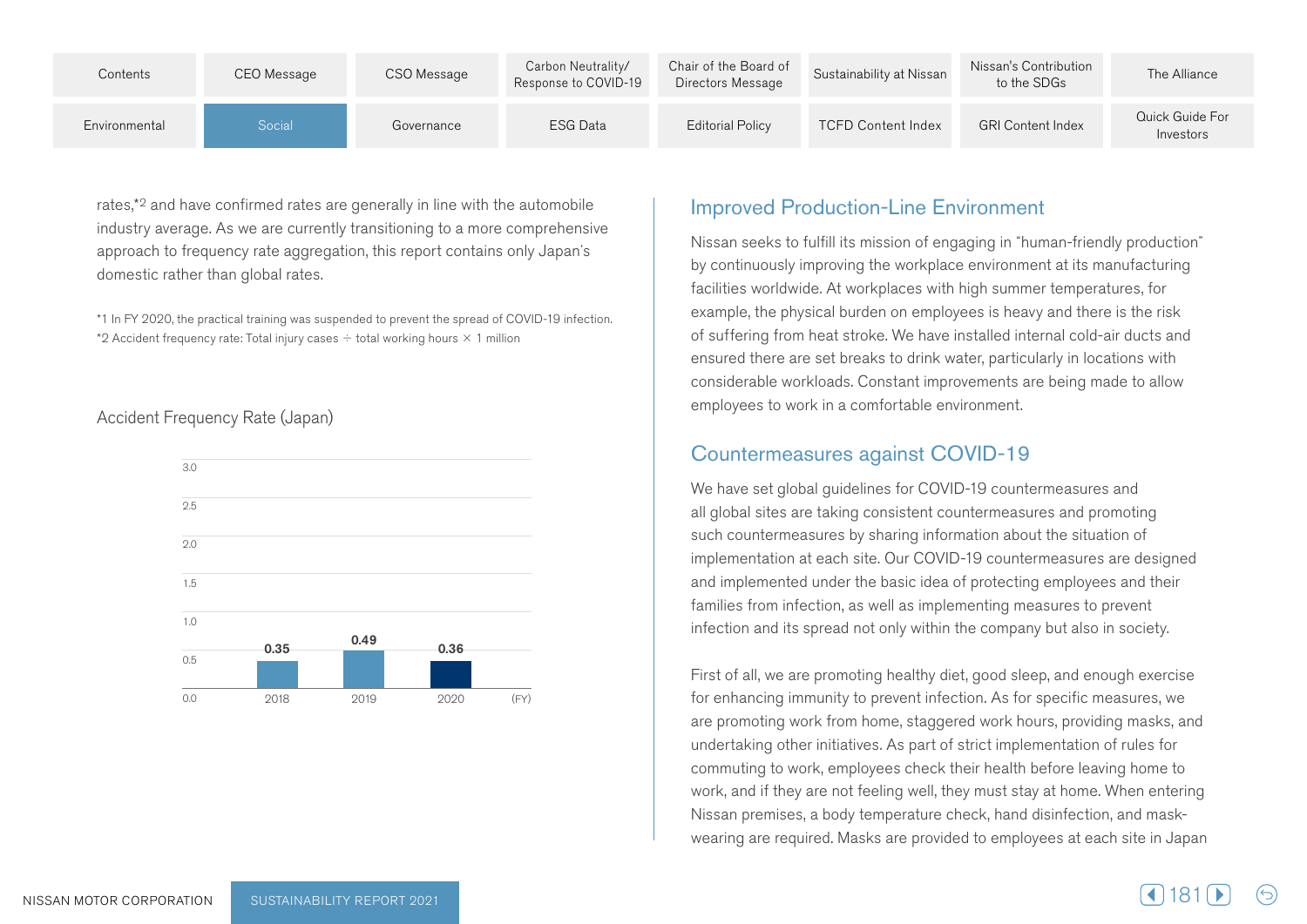| Contents      | CEO Message | CSO Message | Carbon Neutrality/<br>Response to COVID-19 | Chair of the Board of<br>Directors Message | Sustainability at Nissan  | Nissan's Contribution<br>to the SDGs | The Alliance                 |
|---------------|-------------|-------------|--------------------------------------------|--------------------------------------------|---------------------------|--------------------------------------|------------------------------|
| Environmental | Social      | Governance  | <b>ESG Data</b>                            | <b>Editorial Policy</b>                    | <b>TCFD Content Index</b> | <b>GRI Content Index</b>             | Quick Guide For<br>Investors |

and other regions such as North America, Latin America, Europe, Africa, the Middle East, India, and Asia. In Africa, the Middle East, India, and Mexico, we distribute "COVID-19 family kits" containing masks, disinfectant, and other items to support both employees and their families.

As a countermeasure for areas within the company, social distance is maintained in all areas such as office seats and meeting rooms. And if distance cannot be maintained, partitions are installed to prevent droplet infection. In addition, we disinfect shared furniture and meeting rooms before and after meetings to thoroughly prevent contact infections. In particular, company cafeterias are considered to have the highest risk of both droplet and contact infections, so we are especially focusing on countermeasures at these facilities in all of our sites.

Furthermore, in Japan, as soon as an employee is found to have undergone PCR testing, the workplace is disinfected and those who have come into close contact with the employee are identified and suggested to stay home to prevent the spread of infection within the company and throughout the .community

When the so-called third wave of the pandemic came, we installed  $CO<sub>2</sub>$ monitors and circulators at the production lines and employee break time area to strengthen ventilation measures. In this way, we are constantly working to strengthen our countermeasures by monitoring the situation of the local trend.

We will continue to strengthen our COVID-19 measures for protecting employees, their families, and society.

# Employee Health Promotion and Management

Wental and physical health are essential for creating workplaces where employees can work with vitality and lead healthy lives with their families also after retiring from Nissan.

Nissan considers the safety and health of employees to be not only an issue for individuals, but also an important issue for Nissan to survive as a company that continues to contribute to society. In the Basic Policy on Health and Safety, we make the Health Declaration: "Health and Safety is a core value and the highest priority at Nissan." We are thus working on Health and Productivity Management, in which we consider the health of our employees from a management perspective and implement measures strategically and honestly.

NML's 'Health and Productivity Management'



#### **Shared Core values**

Health and Safety is a core value and the highest priority at Nissan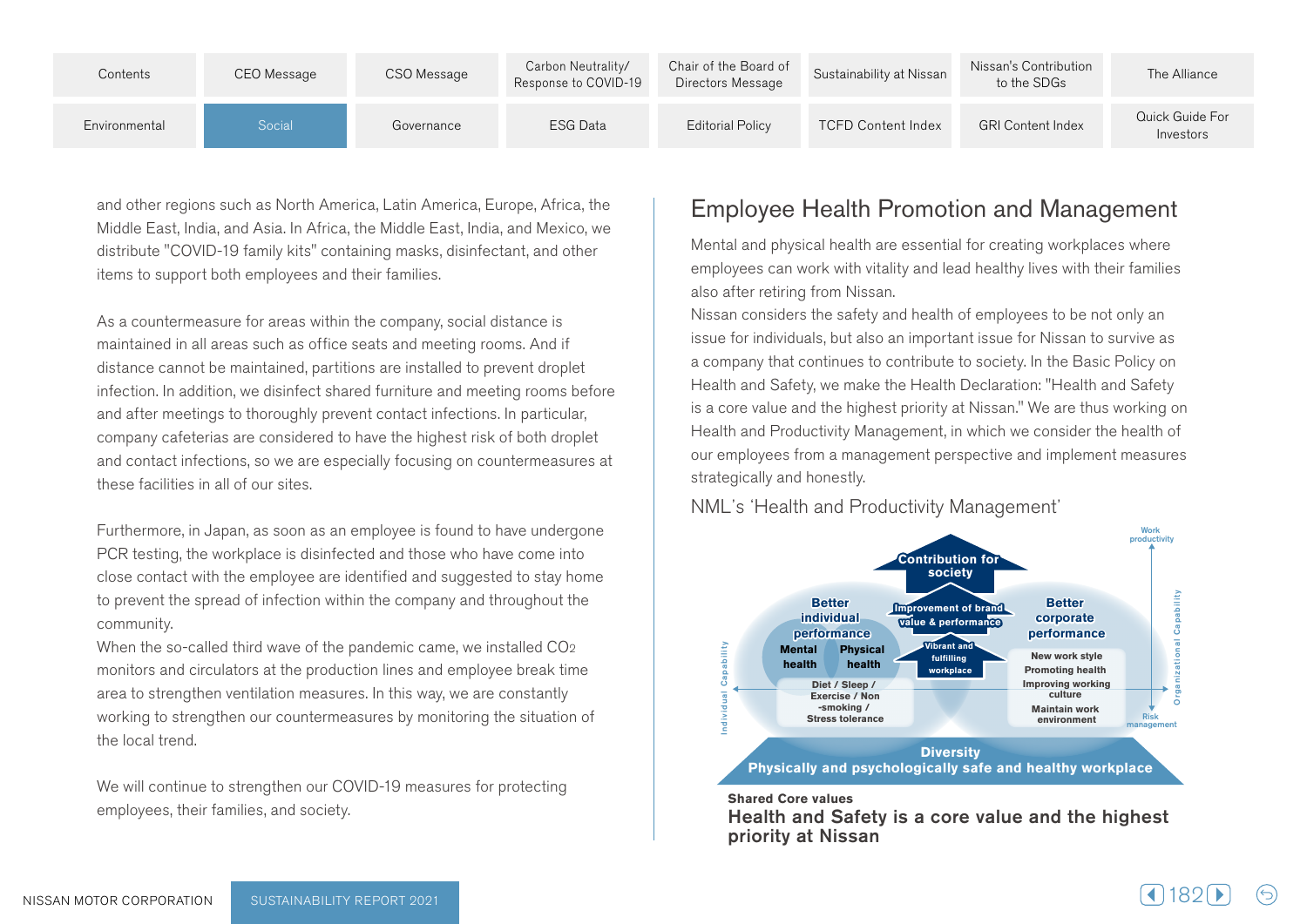| Contents      | CEO Message | CSO Message | Carbon Neutrality/<br>Response to COVID-19 | Chair of the Board of<br>Directors Message | Sustainability at Nissan  | Nissan's Contribution<br>to the SDGs | The Alliance                 |
|---------------|-------------|-------------|--------------------------------------------|--------------------------------------------|---------------------------|--------------------------------------|------------------------------|
| Environmental | Social      | Governance  | <b>ESG Data</b>                            | <b>Editorial Policy</b>                    | <b>TCFD Content Index</b> | <b>GRI Content Index</b>             | Quick Guide For<br>Investors |

## **Organizational Structure for Health Promotion**

Nissan's health promotion activities are carried out to promote physical and mental health of employees, in cooperation with the Nissan Motor Health Insurance Association (Workplace Health Promotion Center) which has medical professionals, and Safety and Health Department of both head quarter and each site, and related departments at each site.



#### Approaches to Health Issues

Under the aforementioned health promotion organization in Japan, we visualize the health status of employees through data, and based on the data we analyze and predict the risk of disease, then implement health promotion activities and individual improvement programs. In order to set measures

for health issues for more effective efforts, we believe that single-year and medium-term plans are both necessary, and we are setting issues by integrating issues from annual reviews and medium-term issues based on a Strategy Map.

To promote health activities, the company, industrial doctors, the health insurance association, and partner companies hold health management meetings to implement a PDCA cycle of issues, measures, implementation, and progress. In fiscal 2021, the entire company is working together on health promotion activities to address health issues that have become apparent during the COVID-19 pandemic.

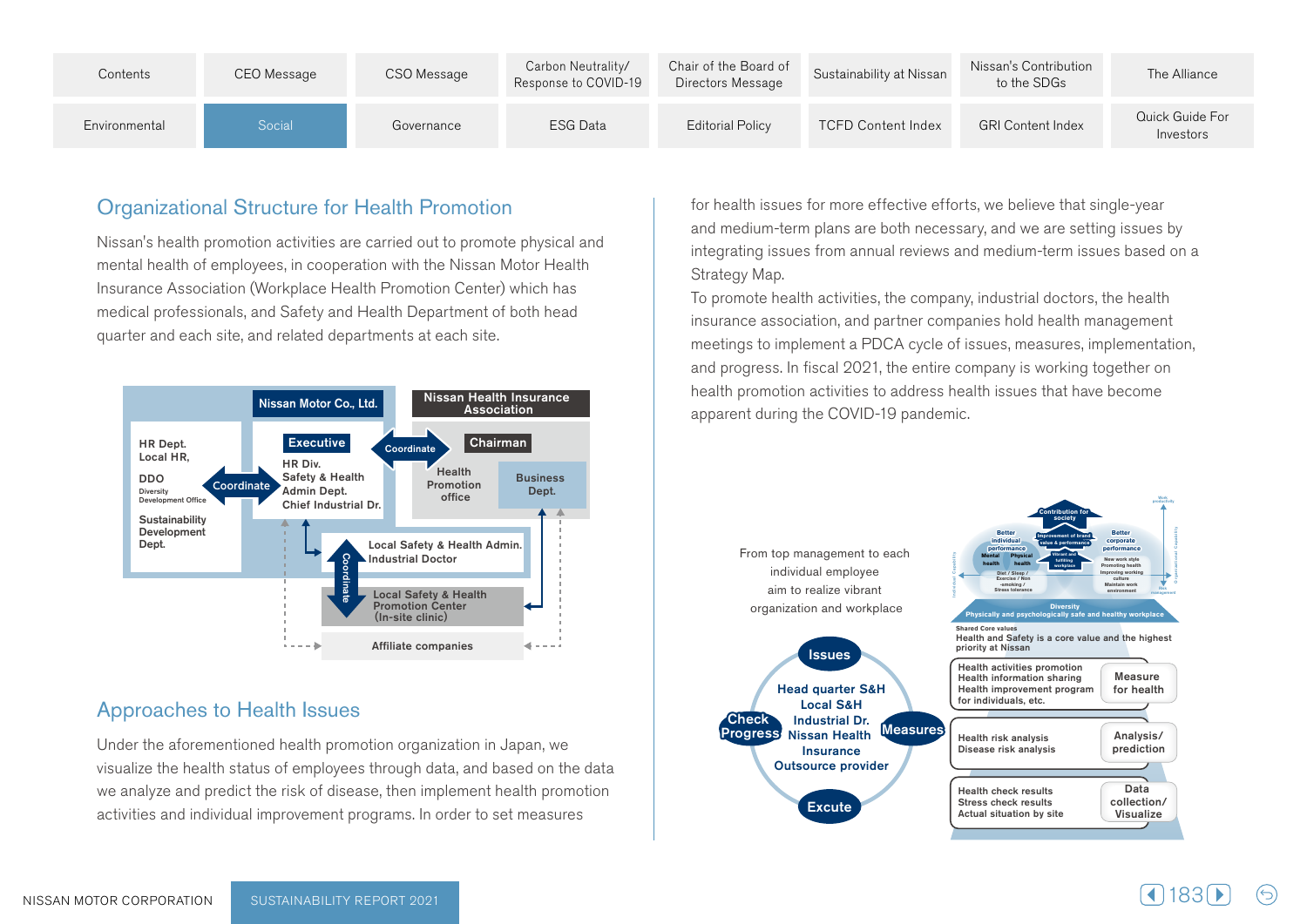| Contents      | CEO Message | CSO Message | Carbon Neutrality/<br>Response to COVID-19 | Chair of the Board of<br>Directors Message | Sustainability at Nissan  | Nissan's Contribution<br>to the SDGs | The Alliance                 |
|---------------|-------------|-------------|--------------------------------------------|--------------------------------------------|---------------------------|--------------------------------------|------------------------------|
| Environmental | Social      | Governance  | <b>ESG Data</b>                            | <b>Editorial Policy</b>                    | <b>TCFD Content Index</b> | <b>GRI Content Index</b>             | Quick Guide For<br>Investors |

#### **Comprehensive Mental Healthcare**

As for mental health initiatives in Japan, in 2005, in cooperation with an external mental healthcare provider, Nissan introduced the Employee Assistance Program (EAP), which is a mental healthcare program providing employees with consistent care covering from prevention and early detection to treatment and recovery. The program is designed to achieve the "Four Types of Care" and "Primary, Secondary, and Tertiary Prevention" recommended by the Ministry of Health, Labour and Welfare. The program is open to all employees and their family members, including temporary employees, and provides access to consultation and counseling. Furthermore, Nissan conducts stress checks and internal questionnaires in parallel. In the area of self-care, we are promoting individual follow-up interviews with company doctors for high-stress employees and counseling by outside counselors. On the other hand, as line care, we conduct organizational analysis using in-house questionnaires and send the analysis result sheets to all managers and supervisors.

In addition, debriefing sessions are held in all sites to raise awareness of the stress situation in the workplace and to raise recognition of necessity for improvement. To improve workplace culture, we also provide support for improvement activities by external experts to the high-stress workplaces and to the workplace requested by managers and supervisors.